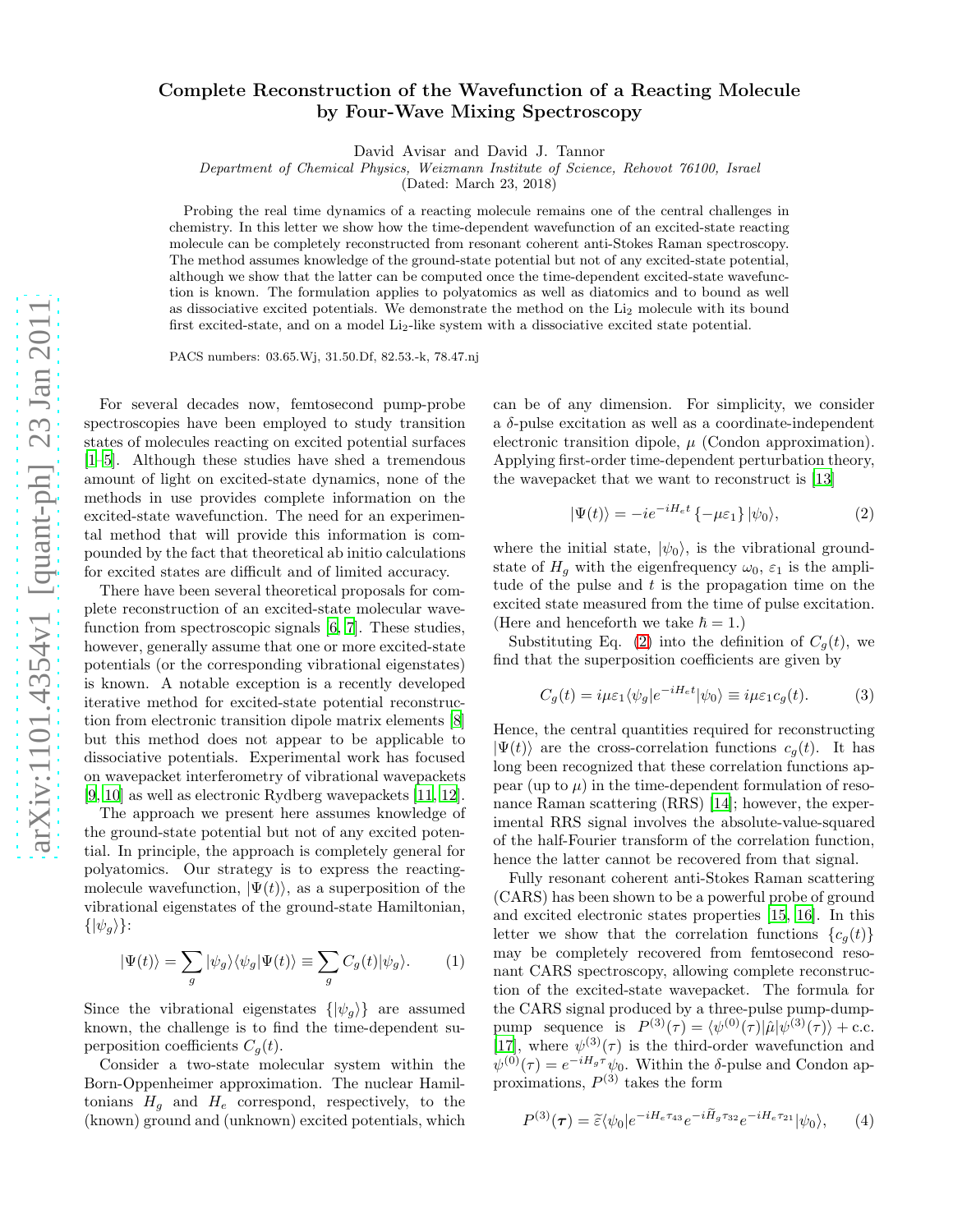where  $\tau_{ij} = \tau_i - \tau_j$  is the (positive) time-delay between the centers of the *i*th and *j*th pulses and  $\tau_{43} = \tau - \tau_3$ with  $\tau$  being the time of signal measurement. We have denoted  $H_g = H_g - \omega_0$ ,  $\tilde{\varepsilon} = i^3 \mu^4 \varepsilon_1 \varepsilon_2 \varepsilon_3 e^{i\omega_0 (\tau_{21} + \tau_{43})}$  with  $\varepsilon_{1,2,3}$  as the first, second and third pulse amplitudes, respectively, and  $\tau \equiv [\tau_{21}, \tau_{32}, \tau_{43}]$ . In writing  $P^{(3)}(\tau)$  as a complex quantity we have assumed the signal is measured in a heterodyne fashion.

As illustrated in Fig. [1,](#page-1-0) Eq. [\(4\)](#page-0-1) has the following physical interpretation: A first laser pulse, the pump pulse, transfers amplitude to the excited potential surface creating a wavepacket whose time-dependence we are interested in reconstructing. After evolving on the excited state for some time, a second laser pulse, the dump pulse, transfers part of this amplitude back to the ground state where it evolves for a second interval of time. Finally, a third laser pulse excites part of the second-order amplitude to the excited state, generating the third-order polarization that produces the CARS signal, measured at later times. The desired wavefunction  $|\Psi(t)\rangle$  (Eq. [\(2\)](#page-0-0)) may already be recognized in Eq. [\(4\)](#page-0-1).



<span id="page-1-0"></span>FIG. 1: Color online. The pump-dump-pump CARS scheme.  $\Psi(t)$  is the desired wavefunction.

The reconstruction of  $|\Psi(t)\rangle$  from  $P^{(3)}$  proceeds in five steps:

1. Insert a complete set of ground vibrational states. Introducing  $\sum_g |\psi_g\rangle\langle\psi_g| = \hat{\mathbf{1}}$  into Eq. [\(4\)](#page-0-1) we obtain

<span id="page-1-1"></span>
$$
P^{(3)}(\tau) = \tilde{\varepsilon} \sum_{g=0}^{N} e^{-i\tilde{\omega}_g \tau_{32}} P_g^{(3)}(\tau_{43}, \tau_{21}), \tag{5}
$$

where  $P_g^{(3)}(\tau_{43}, \tau_{21}) = \langle \psi_0 | e^{-iH_e \tau_{43}} | \psi_g \rangle \langle \psi_g | e^{-iH_e \tau_{21}} | \psi_0 \rangle,$ and  $\widetilde{\omega}_g = \omega_g - \omega_0$ . N is determined by the number of ground vibrational states required to expand  $|\Psi(t)\rangle$ . Note that the desired correlation functions  $c_g(t)$  may already be recognized in  $P_g^{(3)}$ .

2. Fourier-transform  $P^{(3)}$  with respect to  $\tau_{32}$ . The transformation resolves  $P^{(3)}$  into individual ground-state components,  $P_g^{(3)}$ . Since  $\tau_{32}$  is defined to be positive, we multiply Eq. [\(5\)](#page-1-1), prior to the transformation, by the rectangular function that takes the value 1 for the  $\tau_{32}$ domain and 0 elsewhere. Using the Fourier convolution theorem we obtain a sinc-type of spectrum with peaks at the frequencies  $\omega = \tilde{\omega}_q$ :

<span id="page-1-2"></span>
$$
\widetilde{P}^{(3)}(\tau_{43}, \omega, \tau_{21}) = \sum_{g=0}^{N} S(\omega, g) P_g^{(3)}(\tau_{43}, \tau_{21}), \qquad (6)
$$

where  $S(\omega, g) = 2T \widetilde{\epsilon} e^{i(\omega - \widetilde{\omega}_g)(\widetilde{\tau}_{32} + T)} \text{sinc}[(\omega - \widetilde{\omega}_g)T],$  $2T = \hat{\tau}_{32} - \check{\tau}_{32}$ , and  $\check{\tau}_{32}$  ( $\hat{\tau}_{32}$ ) is the minimal (maximal) value of  $\tau_{32}$ . Fixing  $(\tau_{43}, \tau_{21})$ , Eq. [\(6\)](#page-1-2) can be written as a matrix equation:

<span id="page-1-3"></span>
$$
\widetilde{\mathbf{P}}_{\omega}^{(3)} = \mathbf{S}_{\omega g} \mathbf{P}_g^{(3)}.
$$
\n(7)

3. Invert the matrix equation [\(7\)](#page-1-3). The equation  $P_g^{(3)} = S_{g\omega}^{-1} \tilde{P}_{\omega}^{(3)}$  isolates the two-dimensional functions  $P_g^{(3)}(\tau_{43},\tau_{21})$ . In inverting **S** we choose the number of frequency elements  $(\omega)$  equal to the number of the g elements so that the matrix is square. For numerical accuracy, the inversion is implemented separately around each of the peaks at  $\tilde{\omega}_q$ .

4. Take the square-root of  $P_g^{(3)}$ . Assuming the functions  $\{\psi_g(x)\}\)$  are real, we can rewrite  $P_g^{(3)}$  as

$$
P_g^{(3)}(\tau_{43}, \tau_{21}) = \langle \psi_g | e^{-iH_e \tau_{43}} | \psi_0 \rangle \langle \psi_g | e^{-iH_e \tau_{21}} | \psi_0 \rangle. \tag{8}
$$

Taking the square-root of the diagonal of  $P_g^{(3)}(\tau_{43},\tau_{21})$ (i.e.  $\tau_{43} = \tau_{21} = t$ ), we recover the  $c_q(t)$  up to a sign:

<span id="page-1-4"></span>
$$
\sqrt{P_g^{(3)}(t)} = a_g \langle \psi_g | e^{-iH_e t} | \psi_0 \rangle \equiv \langle \widetilde{\psi}_g | e^{-iH_e t} | \psi_0 \rangle, \quad (9)
$$

where  $a_q = \pm 1$  and the sign of  $\psi_q(x)$  is as yet undetermined. By demanding continuity of the cross-correlation functions (and their derivatives), the coefficients  $a<sub>q</sub>$  can be regarded as time-independent. Substituting Eq. [\(9\)](#page-1-4) instead of  $c_g(t)$  into Eq. [\(3\)](#page-0-2) and using the resulting  $C_g(t)$ in Eq. [\(1\)](#page-0-3) yields

$$
|\widetilde{\Psi}(t)\rangle = i\mu\varepsilon_1 \sum_{g=0}^{N} |\psi_g\rangle \langle \widetilde{\psi}_g| e^{-iH_e t} |\psi_0\rangle.
$$
 (10)

The different sign combinations of  $\widetilde{\psi}_g(x)$  generate  $2^{N+1}$ possible superpositions. (In fact, only  $2^N$  are physically meaningful since we are free to set the sign of one of the g-components.) Only one out of the  $2^N |\tilde{\Psi}(t)\rangle$  coincides with  $|\Psi(t)\rangle$ : the  $|\tilde{\Psi}(t)\rangle$  for which the sign combination satisfies  $\sum_g |\psi_g\rangle\langle \widetilde{\psi}_g| = \mathbb{1}$ .

5. Discriminating  $|\Psi(t)\rangle$  from the set  $\{|\Psi(t)\rangle\}$ . The set of wavefunctions  $\{|\Psi(t)\rangle\}$  are all consistent with the CARS signal at a specific value of  $\tau_{43} = \tau_{21}$  [\[18\]](#page-4-3). However, only one  $|\Psi(t)\rangle$  is consistent with the signal *deriva*tives. To see this, consider the nth derivative of the ex-perimental signal, Eq. [\(4\)](#page-0-1), with respect to  $\tau_{21}$ :

<span id="page-1-5"></span>
$$
\frac{\partial^n P^{(3)}(\tau)}{\partial \tau_{21}^n} = \varepsilon^{\dagger} \langle \Psi^*(\tau_{43}) | e^{-iH_g \tau_{32}} \tilde{H}_e^n | \Psi(\tau_{21}) \rangle
$$

$$
= \varepsilon^{\dagger} \sum_{g,g'} e^{-i\omega_g \tau_{32}} C_g(\tau_{43}) C_{g'}(\tau_{21}) \tilde{H}_{e,gg'}^n, \tag{11}
$$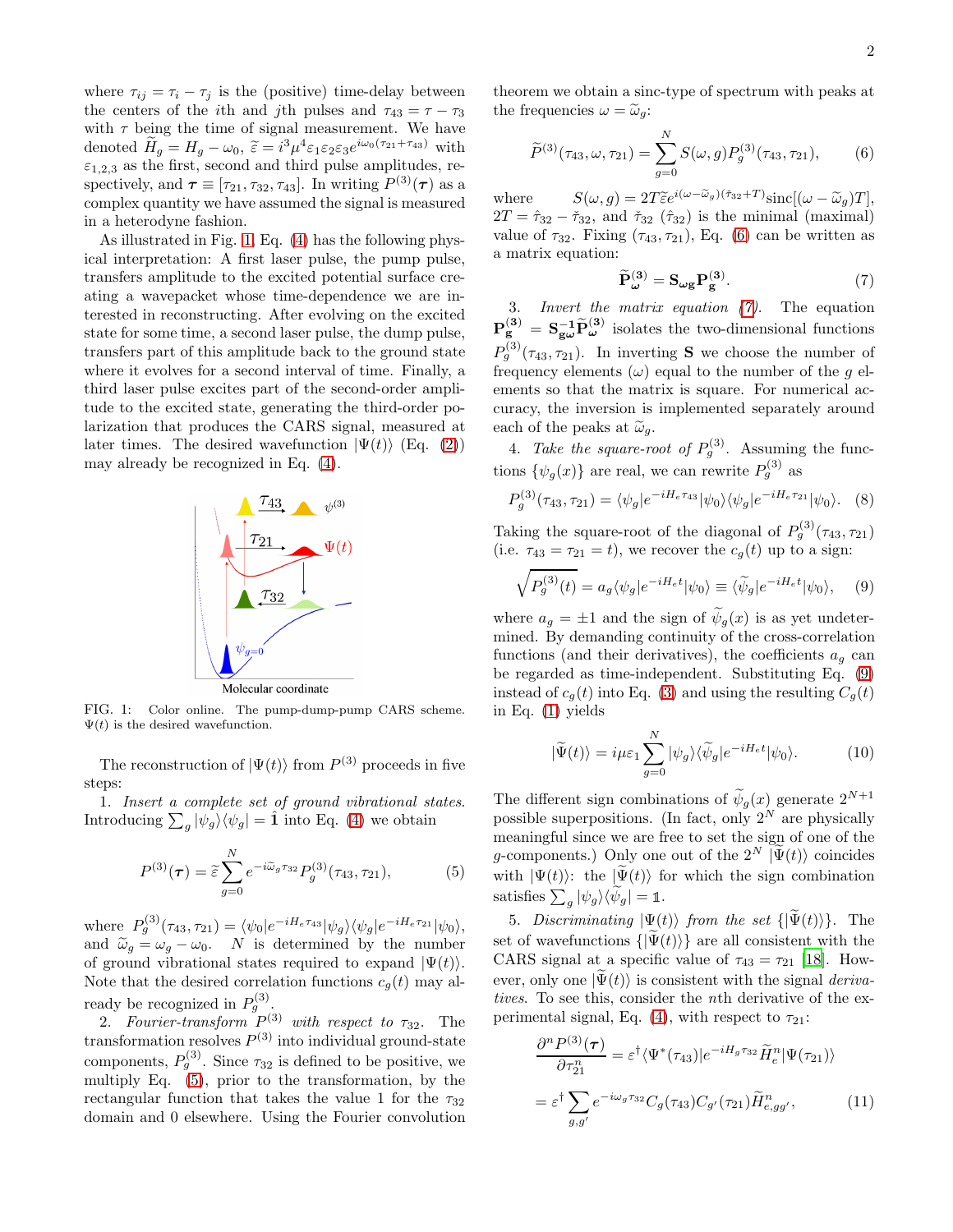where  $\varepsilon^{\dagger} = (-i)^{n-1} \mu^2 \varepsilon_1^{-1} \varepsilon_2 \varepsilon_3 e^{i\omega_0 \tau_{41}}, \tau_{41} = \tau - \tau_1$ ,  $\widetilde{H}_{e}^{n} = (H_{e} - \omega_{0})^{n}$ , and  $\widetilde{H}_{e,gg'}^{n} = \langle \psi_{g} | \widetilde{H}_{e}^{n} | \psi_{g'} \rangle$ . Substituting  $|\tilde{\Psi}(t)\rangle$  instead of  $|\Psi(t)\rangle$ , into Eq. [\(11\)](#page-1-5) gives

$$
\frac{\partial^n P^{(3)}(\tau)}{\partial \tau_{21}^n} = \varepsilon^\dagger \sum_{g,g'} e^{-i\omega_g \tau_{32}} a_g a_{g'} C_g(\tau_{43}) C_{g'}(\tau_{21}) \widetilde{H}_{e,gg'}^n.
$$
\n(12)

Accordingly, the  $|\widetilde{\Psi}(t)\rangle$  for which  $\frac{\partial^n \widetilde{P^{(3)}}(\tau)}{\partial \tau_{21}^n}$  $\partial\tau_{21}^n$ =  $\partial^n P^{(3)}(\boldsymbol{\tau})$  $\overline{\partial \tau_{21}^n}$ for all *n*, is the wavefunction that coincides with  $|\Psi(t)\rangle$ of Eq. [\(2\)](#page-0-0), and hence, is the reconstruction solution.

In practice, we proceed as follows. We invert the timedependent Schrödinger equation to calculate a set of potentials from each  $|\Psi(t)\rangle$ :

<span id="page-2-3"></span>
$$
V(x) = \frac{1}{\tilde{\Psi}(x,t)} \left[ i \frac{\partial}{\partial t} + \frac{1}{2m} \frac{\partial^2}{\partial x^2} \right] \tilde{\Psi}(x,t), \qquad (13)
$$

where  $m$  is the system's reduced mass. One can show that the potentials calculated by the  $|\Psi(t)\rangle$  that do not coincide with  $|\Psi(t)\rangle$ , are time-dependent [\[19](#page-4-4)]. Only the potential calculated with  $|\Psi(t)\rangle = |\Psi(t)\rangle$  is timeindependent and hence corresponds to the excited-state Hamiltonian  $H_e$  of the measured system. Thus, in order to find the correct wavefunction we use the set of calculated potentials, as if they were time-independent, to propagate the corresponding  $\{|\Psi(t)\rangle\}$  back to time zero. Of all the potentials, only the truly time-independent one will propagate the corresponding  $|\Psi(t)\rangle$  correctly back to  $|\psi_0\rangle$ , and therefore this  $|\tilde{\Psi}(t)\rangle$  is the correct wavefunction. Note that the above procedure requires knowing the signal as a function only of  $\tau_{32}$  and  $\tau_{21} = \tau_{43}$ .

<span id="page-2-0"></span>TABLE I: The parameters, in atomic units, for the  $X$ ,  $A$  and  $\tilde{A}$ potentials used in simulating the CARS signals.

|       | Х         |           |                        |
|-------|-----------|-----------|------------------------|
|       | 0.0378492 | 0.0426108 | $9.11267\times10^{-5}$ |
|       | 0.4730844 | 0.3175063 | 1.5875317              |
| $x_0$ | 5.0493478 | 5.8713786 | 7.3699313              |
|       |           | 0.0640074 | 0.0640074              |

To test the above reconstruction methodology, we simulated the CARS signal by calculating  $\langle \psi^{(0)}(\tau) | \hat{\mu} | \psi^{(3)}(\tau) \rangle$  as a function of the three timedelays, for two one-dimensional systems. The first is the  $Li<sub>2</sub>$  molecule, with its ground  $(X)$  and firstexcited (A) electronic states as Morse-type potentials,  $V(x) = D(1 - e^{-b(x-x_0)})$ The second system, henceforth denoted  $d-Li_2$ , has the  $Li_2$  ground state  $(X)$  but a dissociative excited potential of the form  $V(x) = De^{-b(x-x_0)} + T$  (denoted A). Table [I](#page-2-0) gives the potential parameters in atomic units used for the simulations. The parameters for the Morse-type potentials are based on data published in [\[20](#page-4-5)].

The wavepacket propagations employed in simulating  $P<sup>(3)</sup>$  were performed using the split-operator method [\[21](#page-4-6)]

on a spatial grid of 256 points in the range of 2–12a.u. with time spacing of  $\Delta t=0.1$ fs. A constant transitiondipole of 2a.u. was used, and the pulse amplitudes  $\varepsilon_{1,2,3}$ were taken to be  $10^{-4}$ a.u. The ranges of time-delay for the Li<sub>2</sub> (d-Li<sub>2</sub>) system were  $\tau_{21,43} = 0 - 200$ fs (0 – 80fs) with spacing of 0.2fs. For both systems, we took  $\tau_{32} =$ 3 − 6000fs with 1fs spacing.

For  $Li_2$ , we inverted Eq. [\(7\)](#page-1-3) for each of the first 25 peaks of  $P^3(\omega)$  using the matrices **S** with 25 frequency grid points centered around the peaks at  $\tilde{\omega}_q$ . This produced 25 two-dimensional functions  $P_g^{(3)}$ ,  $g = 0, \ldots, 24$ . For d-Li<sup>2</sup> the procedure was performed for the first 40 peaks, producing 40 two-dimensional functions  $P_g^{(3)}$ ,  $q = 0, \ldots, 39.$ 



<span id="page-2-1"></span>FIG. 2: Color online. Snapshots of the real part of the reconstructed (circles, red) vs. the exact (dots, blue) wavefunction, at various times on the excited  $(A)$  potential (solid line) of Li<sub>2</sub>.

In Figs. [2](#page-2-1) and [3](#page-2-2) we present snapshots of the real part of the reconstructed first-order wavefunction for the Li<sup>2</sup> and the d-Li<sub>2</sub> molecules, respectively. For Li<sub>2</sub> (d-Li<sub>2</sub>) we superpose the first 25 (40) eigenfunctions  $\psi_q(x)$  using the cross-correlation functions obtained by the CARS analysis and maintaining  $\sum_{g} |\psi_{g}\rangle\langle \widetilde{\psi}_{g}| = \mathbb{1}$ . The reconstructed



<span id="page-2-2"></span>FIG. 3: Color online. Snapshots of the real part of the reconstructed (circles, red) vs. the exact (dots, blue) wavefunction, at various times on the excited  $(\tilde{A})$  potential (solid line) of d-Li<sub>2</sub>.

wavefunctions are seen to be in excellent agreement with the exact ones, obtained by direct calculation of the firstorder population, for all propagation times. For the Li<sup>2</sup> system, a high quality reconstruction is already obtained by superposing just 20 basis functions.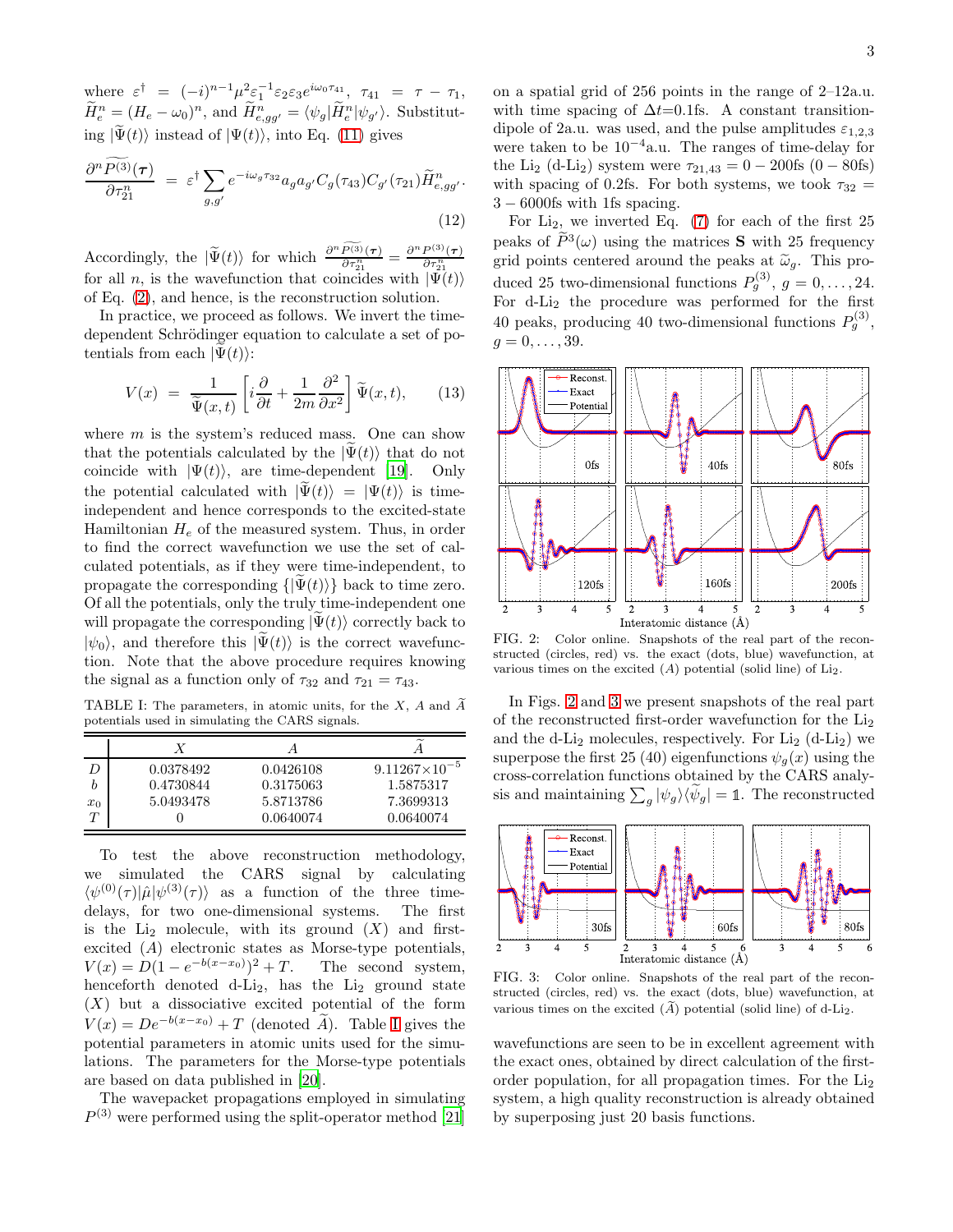

<span id="page-3-11"></span>FIG. 4: Color online. The reconstructed (circles, red) vs. the exact (dots, blue)  $A$  potential of  $Li<sub>2</sub>$ .



<span id="page-3-12"></span>FIG. 5: Color online. The reconstructed (circles, red) vs. the exact (dots, blue)  $\widetilde{A}$  potential of d-Li<sub>2</sub>.

Having determined the wavefunctions we calculate the corresponding excited potential surfaces from Eq. [\(13\)](#page-2-3) using eight-point (three-point) central finite-differencing for the time (spatial) derivatives. The time-step used was 0.2fs but very good results were also obtained using 0.5fs. Figures [4](#page-3-11) and [5](#page-3-12) compare the reconstructed vs. the exact potentials. The wavefunction (absolute value) used in calculating the potential is shown by a black solid line. Note from Figs. [4](#page-3-11) and [5](#page-3-12) that combining the reconstructed potential from two points in time (e.g. 5 and 70fs for  $Li<sub>2</sub>$  and 5 and 79fs for d- $Li<sub>2</sub>$ ) is sufficient to reconstruct the potential over the full range of interest  $(2-5\text{\AA})$ . Once the potential is known one can calculate the excited-state wavefunction as a function of time for any excitation pulse sequence without the need for any additional laboratory experiments.

To conclude, we have presented a methodology for the complete reconstruction of the excited-state wavefunction of a reacting molecule by analyzing a multidimensional resonant CARS signal. The methodology applies to polyatomics as well as diatomics. We have assumed that only the ground-state potential is known. The approach is very compelling since the desired excited-state wavefunction is explicitly contained in the formula for the CARS signal. Highly accurate reconstruction is obtained even far from the Franck-Condon region. In fact, in practice the method may be more accurate far from the Franck-Condon region, since the frequency shift between the pump and dump pulses will be more effective in discriminating unwanted processes that may contribute to the measured signal at  $k = k_1 - k_2 + k_3$ . We simplified matters by considering δ-function pulse excitations, a coordinate-independent transition dipole moment and only one excited-state potential. In future work we will test the removal of all these assumptions.

We have shown that once the time-dependent wavefunction is found, the excited potential can be reconstructed with quite high accuracy. It will be of great interest to test the method on polyatomics, where obtaining multidimensional potential surfaces from spectroscopic data has been one of the longstanding challenges of molecular spectroscopy. An important application of excited-state potential reconstruction will be the ab initio simulations of laser control of chemical bond breaking. Experimental laser control has been greatly hindered by the lack of detailed theoretical guidance, which in turn is due to the lack of accurate excited-state potentials. The present methodology could have a significant impact in this field by providing the necessary information about excited-state potentials.

This research was supported by the Minerva Foundation and made possible, in part, by the historic generosity of the Harold Perlman family.

- <span id="page-3-0"></span>[1] A.H. Zewail, Science 242, 1645 (1988).
- [2] J.C. Polanyi and A.H. Zewail, Acc. Chem. Res. 28, 119 (1995).
- [3] P. Kukura, D.W. McCamant, S. Yoon, D.B. Wandschneider and R.A. Mathies, Science 310, 1006 (2005).
- [4] S. Takeuchi, S. Ruhman, T. Tsuneda, M. Chiba, T. Taketsugu and T. Tahara, Science 322, 1073 (2008).
- <span id="page-3-1"></span>[5] U. Banin and S. Ruhman, J. Chem. Phys. 99, 9318 (1993).
- <span id="page-3-2"></span>[6] M. Shapiro, J. Chem. Phys. **103**, 1748 (1995); C. Leichtle, W.P. Schleich, I.Sh. Averbukh and M. Shapiro, Phys. Rev. Lett. 80, 1418 (1998).
- <span id="page-3-3"></span>[7] T.S. Humble and J.A. Cina, Phys. Rev. Lett. 93, 060402- 1 (2004); J.A. Cina, Annu. Rev. Phys. Chem. 59, 319 (2008).
- <span id="page-3-4"></span>[8] X. Li, C. Menzel-Jones, D. Avisar and M. Shapiro, Phys. Chem. Chem. Phys. 12, 15760 (2010).
- <span id="page-3-5"></span>[9] N.F. Scherer et al., J. Chem. Phys. 95, 1487 (1991).
- <span id="page-3-6"></span>[10] K. Ohmori et al., Phys. Rev. Lett. 96, 093002 (2006); K. Ohmori, Annu. Rev. Phys. Chem. 60, 487 (2009).
- <span id="page-3-7"></span>[11] T.C. Weinacht, J. Ahn and P.H. Bucksbaum, Phys. Rev. Lett. 80, 5508 (1998).
- <span id="page-3-8"></span>[12] A. Monmayrant, B. Chatel and B. Girard, Phys. Rev. Lett. **96**, 103002 (2006).
- <span id="page-3-9"></span>[13] D.J. Tannor, Introduction to Quantum Mechanics: A Time-Dependent Perspective (University Science Books Sausalito, 2007), Eq. (13.8).
- <span id="page-3-10"></span>[14] Soo-Y. Lee and E.J. Heller, J. Chem. Phys. 71, 4777 (1979); E.J. Heller, R.L. Sundberg and D. Tannor, J. Phys. Chem. 86, 1822 (1982); A.B. Myers, R.A. Mathies,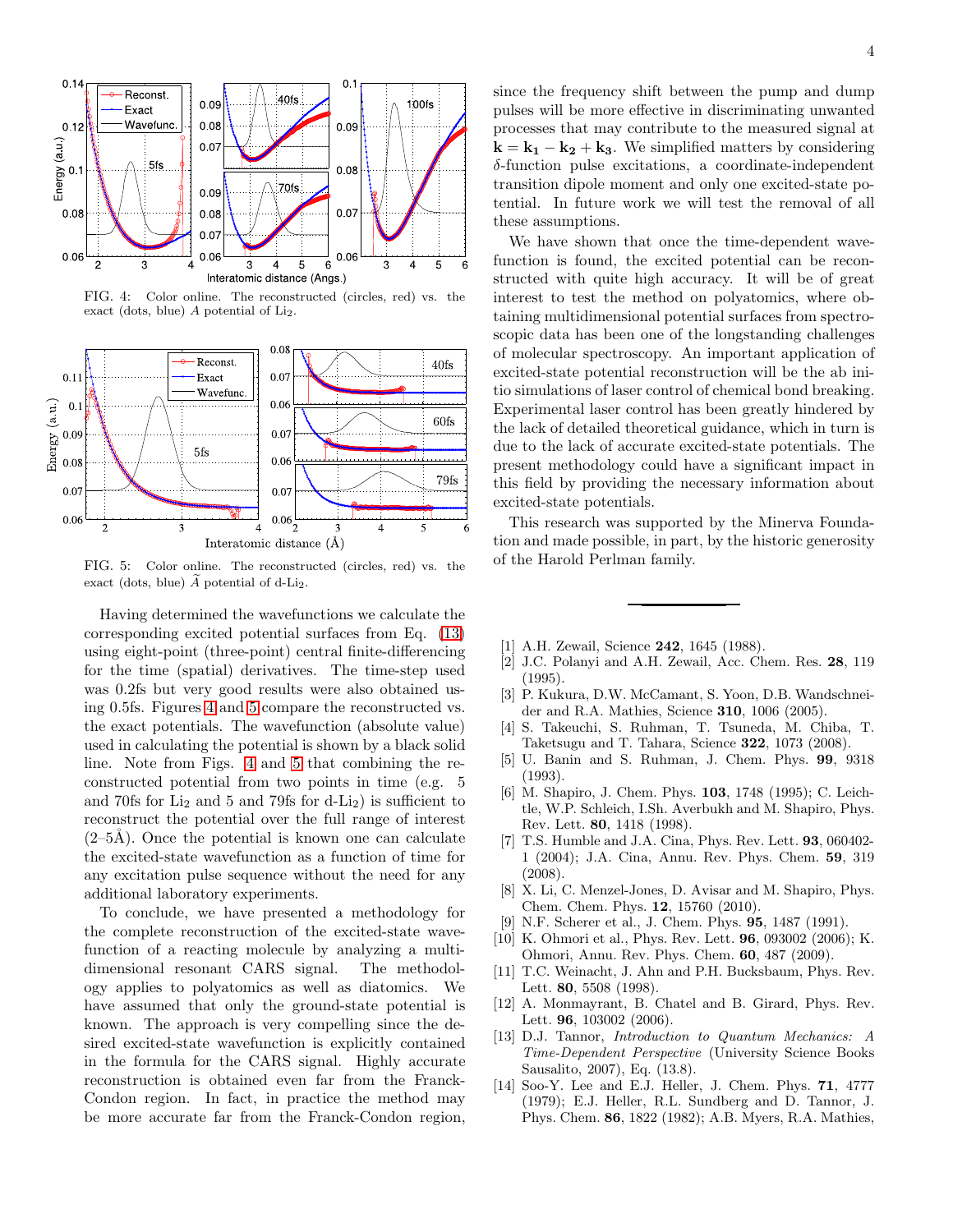D.J. Tannor and E.J. Heller, J. Chem. Phys. 77, 3857 (1982); D. Imre, J.L. Kinsey, A. Sinha and J. Krenos, J. Phys. Chem. 88, 3956 (1983).

- <span id="page-4-0"></span>[15] P.L. Decola, J.R. Andrews and R.M. Hochstrasser, J. Chem. Phys. 73, 4695 (1980).
- <span id="page-4-1"></span>[16] N.A. Mathew et al., J. Phys. Chem. A 114, 817 (2010).
- <span id="page-4-2"></span>[17] J. Faeder, I. Pinkas, G. Knopp, Y. Prior and D.J. Tannor, J. Chem. Phys. 115, 8440 (2001).
- <span id="page-4-3"></span>[18] In fact, the set of wavefunctions given by [\(14\)](#page-5-0) are consistent with the CARS signal for any pair  $(\tau_{21}, \tau_{43})$ .
- <span id="page-4-4"></span>[19] See Supplementary Online Material.
- <span id="page-4-5"></span>[20] G. Herzberg, in Molecular Spectra and Molecular Structure; I. Spectra of Diatomic Molecules, Krieger Publishing Company, Malabar, Florida, (1950).
- <span id="page-4-6"></span>[21] J.M.D. Feit, J.A. Fleck and A. Steinger, J. Comput. Phys. 47, 412 (1982).